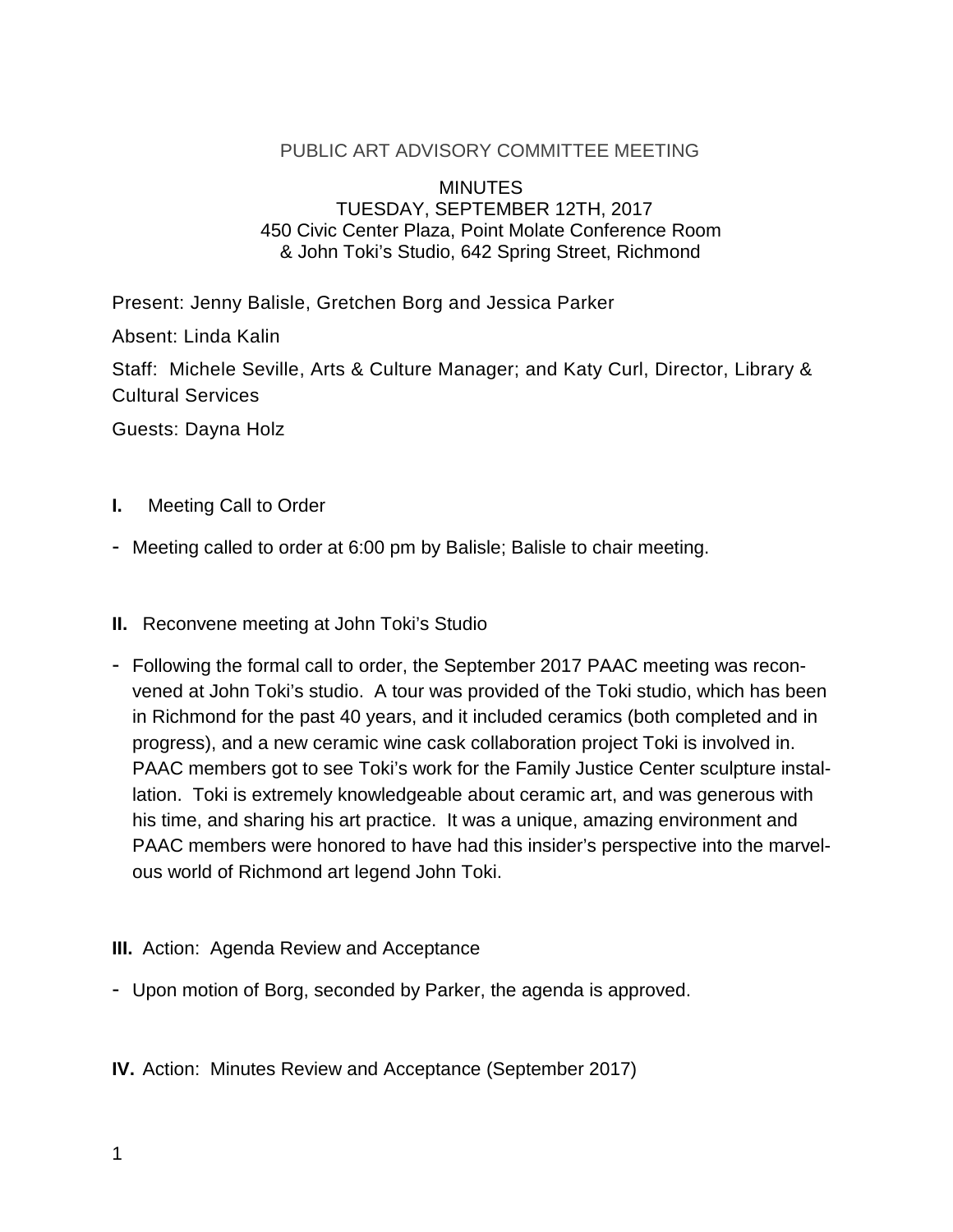- Upon motion of Borg seconded by Balisle, the September 2017 minutes are approved.
- **V.** Hear Proposal for Moody Underpass (Balisle/Kalin):
- Seville, Kalin and Balisle visited the original architecture firm for the Moody underpass. After the meeting, the members went to see the Shellmound in Emeryville located near PF Chang's restaurant in the shopping area. There are reports of annual protests on the Emeryville site from the Ohlone Native Americans, who object to the shopping mall location on the sacred shellmound. Any art that we incorporate at the Moody site will incorporate the Ohlone spirit. PAAC members are advised to meet with a representative of the Ohlone people to see what we might incorporate into the underpass space. We have to proceed respectfully, with some deference to the Shellmound and Ohlone representatives, but also emphasize that we had no say over the project, we are strictly operating from an art, culture and community intersection perspective.
- Moving forward: Seville would like to invite perhaps two leaders (to be identified by Kalin) to a PAAC meeting where we might ask what they would like to see accomplished from a process perspective; also how we can continue to respectfully engage in community dialog. Anne Marie Sayers, another individual Seville knows might be someone to have a conversation with. We are looking for their input to inform how to proceed forward with the art section process. Seville makes the point that this is a double burial ground: one for Officer Moody and one for the shellmound.
- **VI.** Action: Vote on Moody RFP Proposal (All):
- *- The PAAC recommends that the theme for the Moody underpass Call for Art reflect the history of Richmond's Native American Shellmounds. Following future discussions with the Ohlone tribe, final language will incorporate feedback.*

Parker proposes; Borg seconds. All vote to pass.

**VII.**Recruitment Update (All):

*-* PAAC members agree to create an interest list and bring specific names of potential recruits to the next PAAC meeting. Parker volunteers to look for engineers that might want to serve Richmond in Public Art.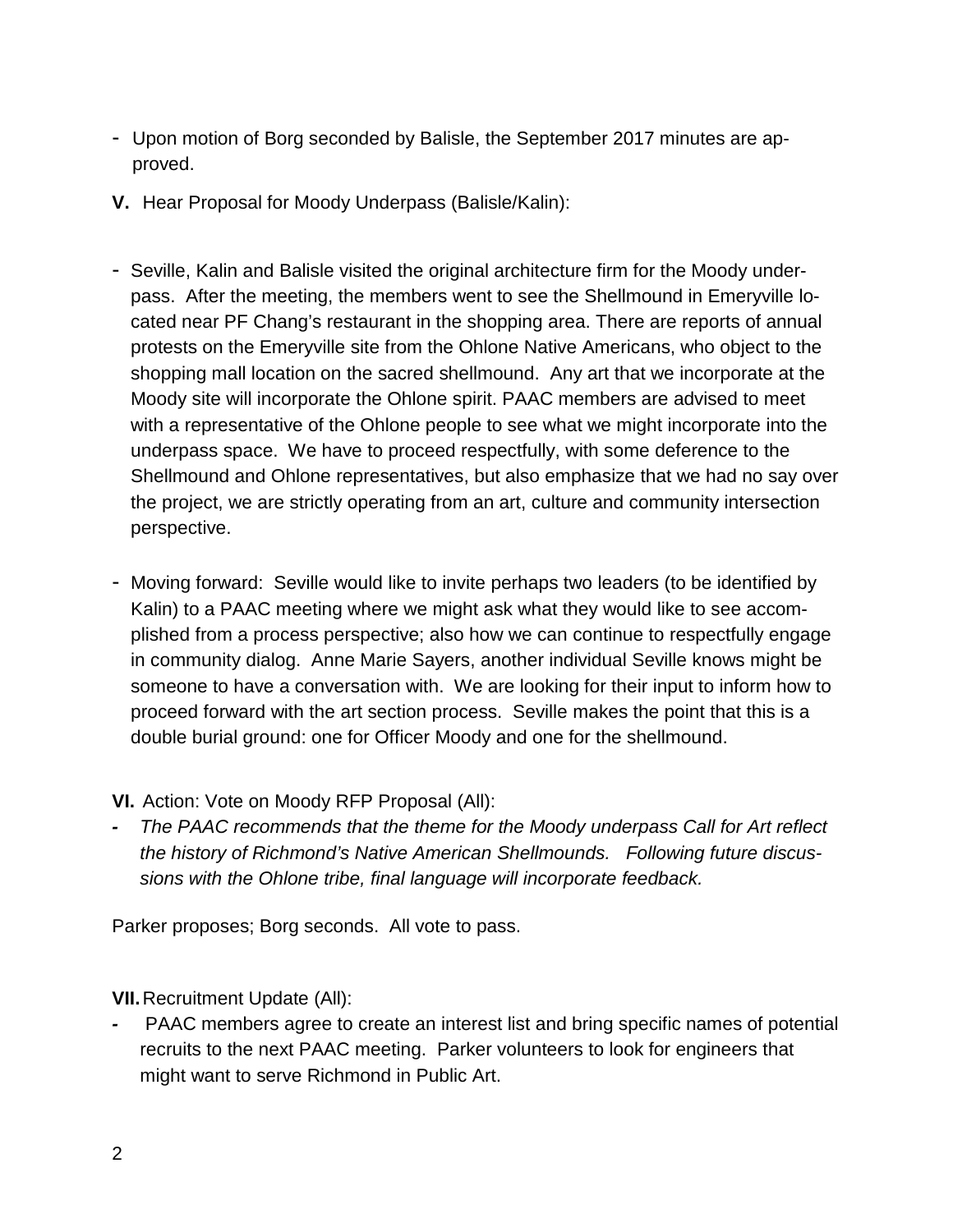**VIII.** Next Steps on Public Art in Private Development (All; Special Guest Holz)

- *-* Holz reported to PAAC about the changes to the Policies and Procedures document that she is working on as a consultant to the PAAC subcommittee. Holz worked on all of the redlined revisions and walked the PAAC members through the different points. Discussion ensued about whether or not PAAC should be described as a subcommittee of the Arts & Culture Commission.
- *-* Holz and Seville weighed in with opposition to Curl's position that there is no clear role or defined purpose to PAAC that isn't already being served by RACC. Seville described to Curl the importance of PAAC, described some of our work and current projects, and underlined why we need to be a separate entity. Seville suggested that she write a Request for Legal Opinion to the City Attorney, and bring in examples from other PAACs about best practices.
- *-* The other subcommittee meeting was in regards to outlining the process for developers who participate in the percent for public art. Holz walks PAAC members through the three phases of review and what the subcommittee process was like for creating this vital documentation. Holz mentioned Palo Alto as an example of what an excellent developer packet looks like; Seville provided the Palo Alto process packet for PAAC members to examine and provide comments/feedback. Also worth noting, Palo Alto pays a general planning company to develop their documents/folder for distribution from the planning department. Holz suggests that we look at our own guidelines for rules about spending money on creating documentation, maintenance, education, and administration. Holz invites PAAC members to consider a couple of other points including:

a. Do we want to put a limitation on the quantity of art an artist can create in this public art program?

b. What are the developers' obligations to own and maintain the artwork? Adding some stipulation to keep the art for at least ten years so that the developer doesn't try and sell the art the next year?

c. What are the rules a developer has to abide by in terms of preserving the artwork?

Next Steps: Staff will write a Request for Legal Opinion on how to allocate funds appropriately for admin, education, maintenance, etc. Civic Center is a good example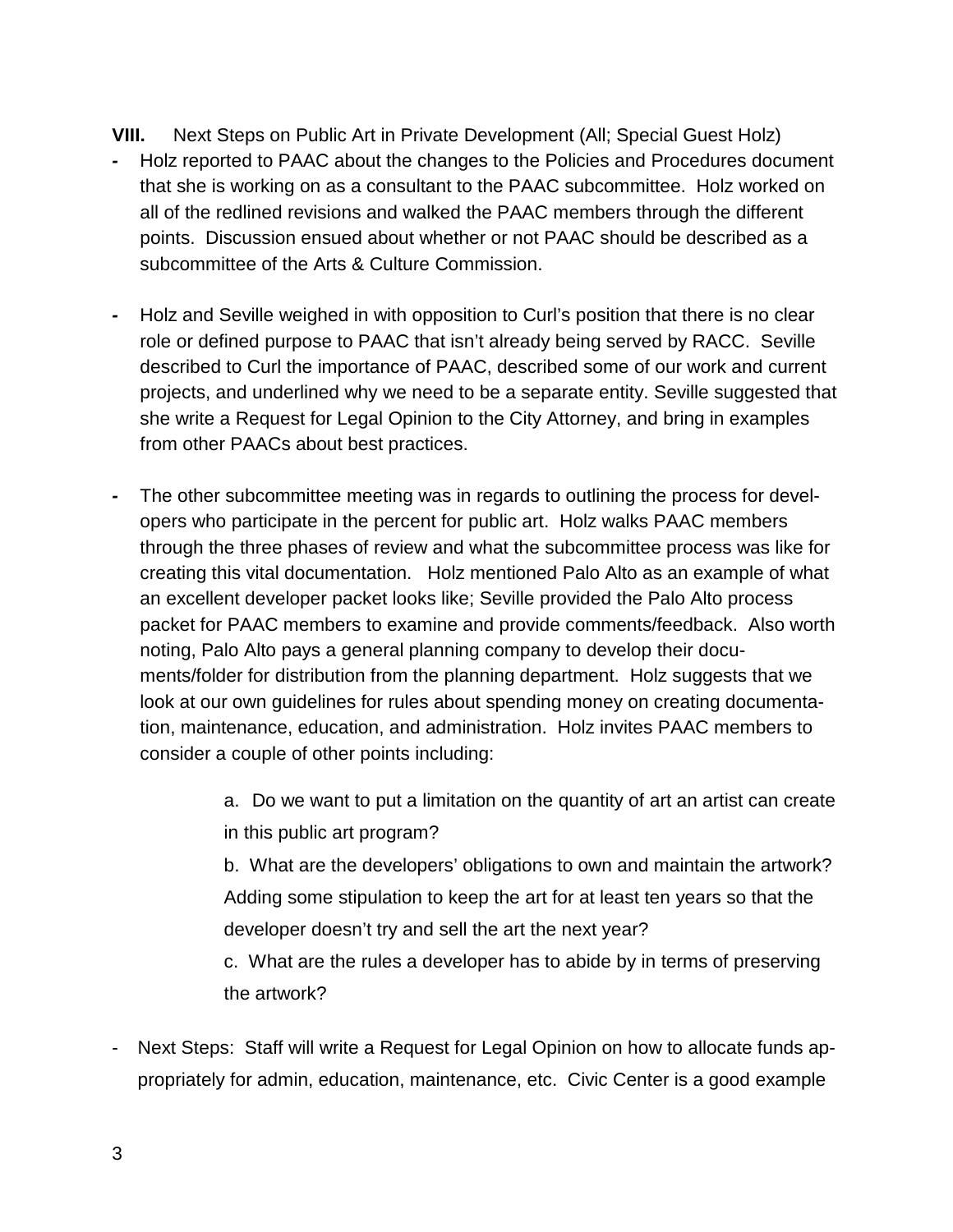of the City backing up the Public Art policies and procedures—Seville will consult with Legal and Finance. Holz says that we as a body need to advocate for how we want to prioritize spending the money. Asserting our rights as they are spelled out in our policies and procedures.

# **IX.** Presentation on Public Art App (Parker)

- *-* Parker is interested in building a public art app using a template she has already collaborated on and has permission to use for this purpose. PAAC members are interested in this concept as briefly outlined by Parker and would like more details at next meeting if possible. Curl suggests that Parker connect with City IT Director, Sue Hartman to see if there is any information she could learn about how to integrate the app platform and website with the City website.
- **X.** Staff Report (Seville):
- *-* In the interest of time, Seville asks that we review the attached staff report documents ourselves.

## **XI.**

**XII.**Announcements (All):

*-* Maintenance is being completed on the Arnatov mural that was discovered in the basement of the Richmond Post Office. Stay tuned for more!

### **XIII.** Adjourn

*-* Meeting is adjourned at 8:48 pm.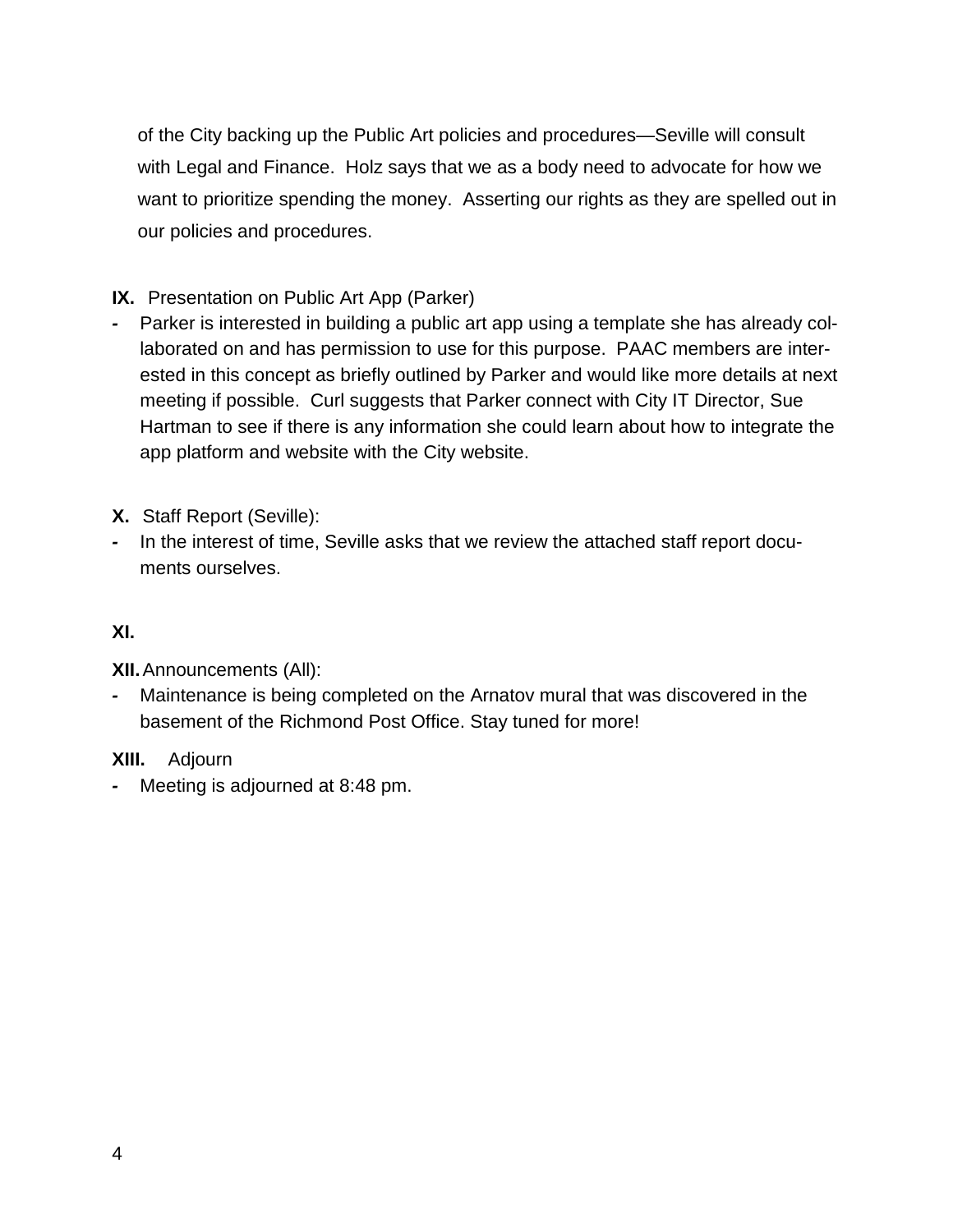

 PAAC members on tour at John Toki's studio; left to right, Michele Seville, Gretchen Borg, Jenny Balisle, and Jessica Parker.